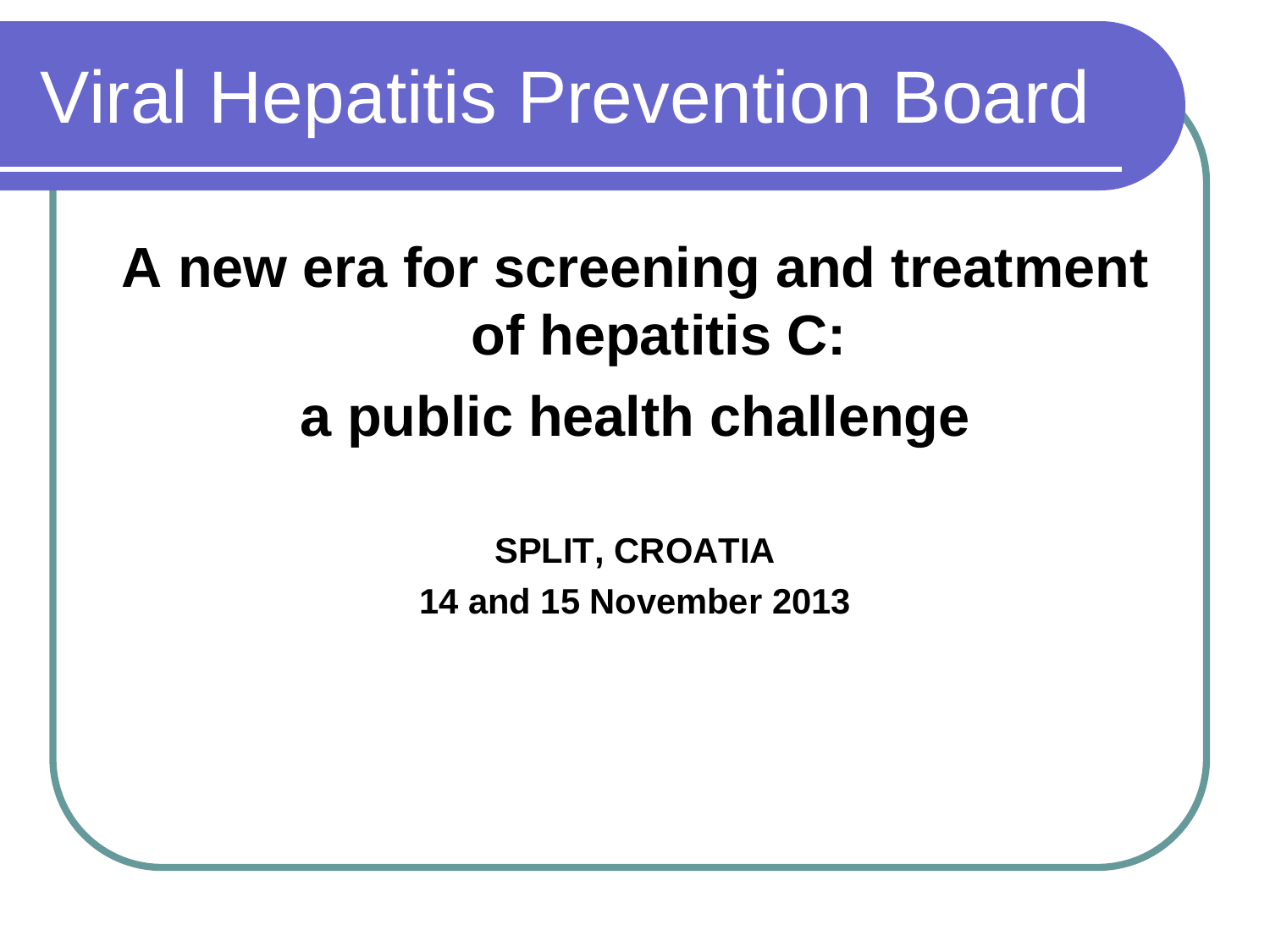# **Objectives**

- To give an overview of the developments in hepatitis C therapy and their potential for controlling the disease
- To review country examples of screening and treatment strategies and their impact on the public health
- To identify barriers to the identification and treatment of patients with hepatitis C, and to discuss equal access to treatment and the perspectives of different stakeholders (hepatologists, patients, public health experts)
- To examine the impact of the increasing number of patients seeking care on existing public health resources (financial and human)
- To provide an overview of the status of the development of hepatitis C vaccines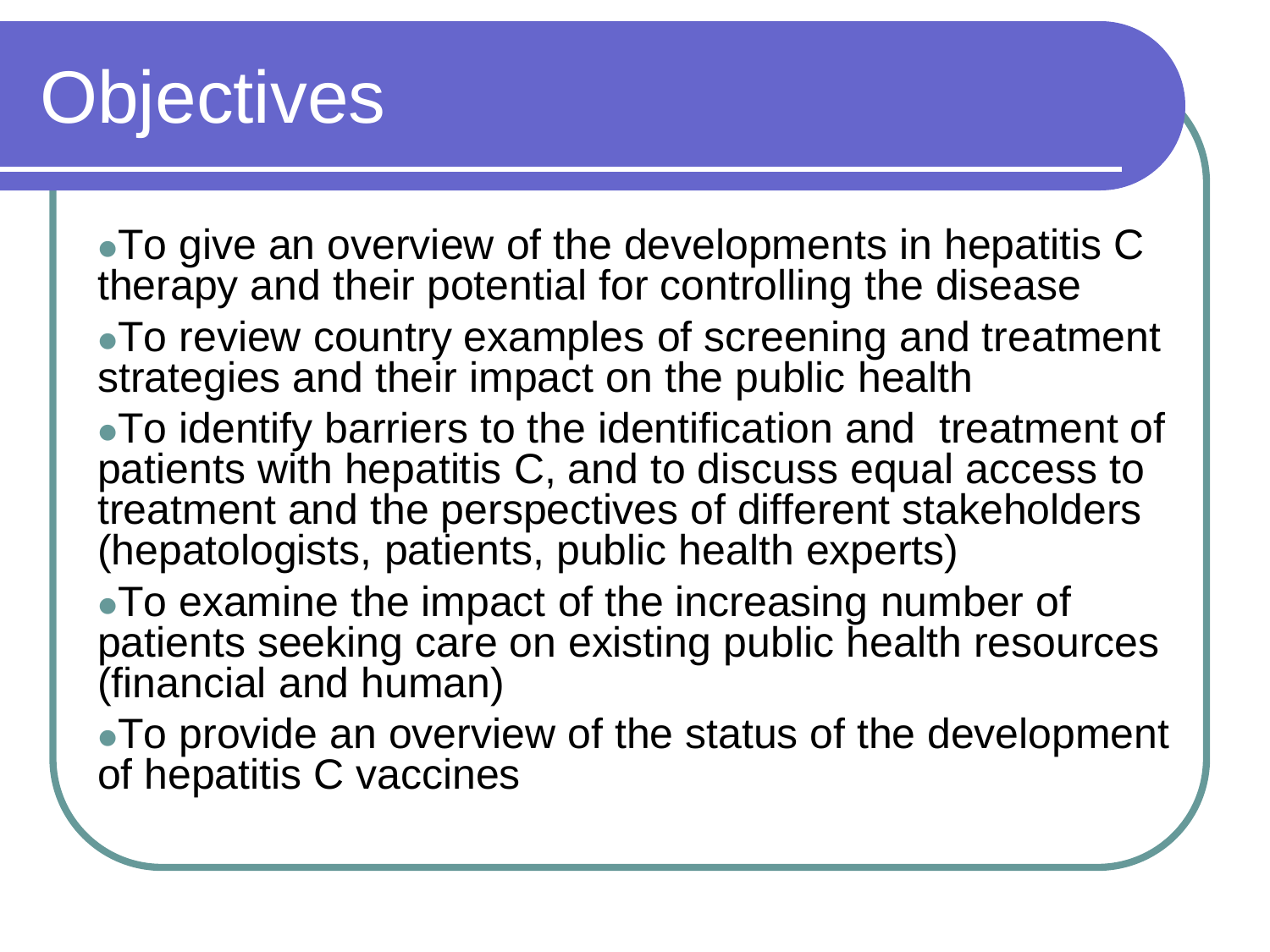#### **Context**

- Large number of chronic HCV infections (170 million globally, 6.1 million in EU, up to 4.4 million in USA; 10 million infected IDUs, globally; 4-5 million co-infected with HIV); and high mortality (0.5 million; 17,000 in USA) – and considerable under-reporting. Most HCV+ people: unaware, undiagnosed and untreated
- **•** Prevalence varies relatively low  $(0.4-4.0\%)$  in developed world but high in some other countries (e.g. Egypt)
- Incidence: steady overall in Europe but falling in North/ West, rising in South/East; rising in some countries (e.g. Australia, USA and Uzbekistan); rural spread a problem (Canada and USA)
- Routes of transmission: IDU, but globally most infections due to suboptimal infection control
- Epidemic of HCV-related chronic liver disease including HCC expected to peak around 2032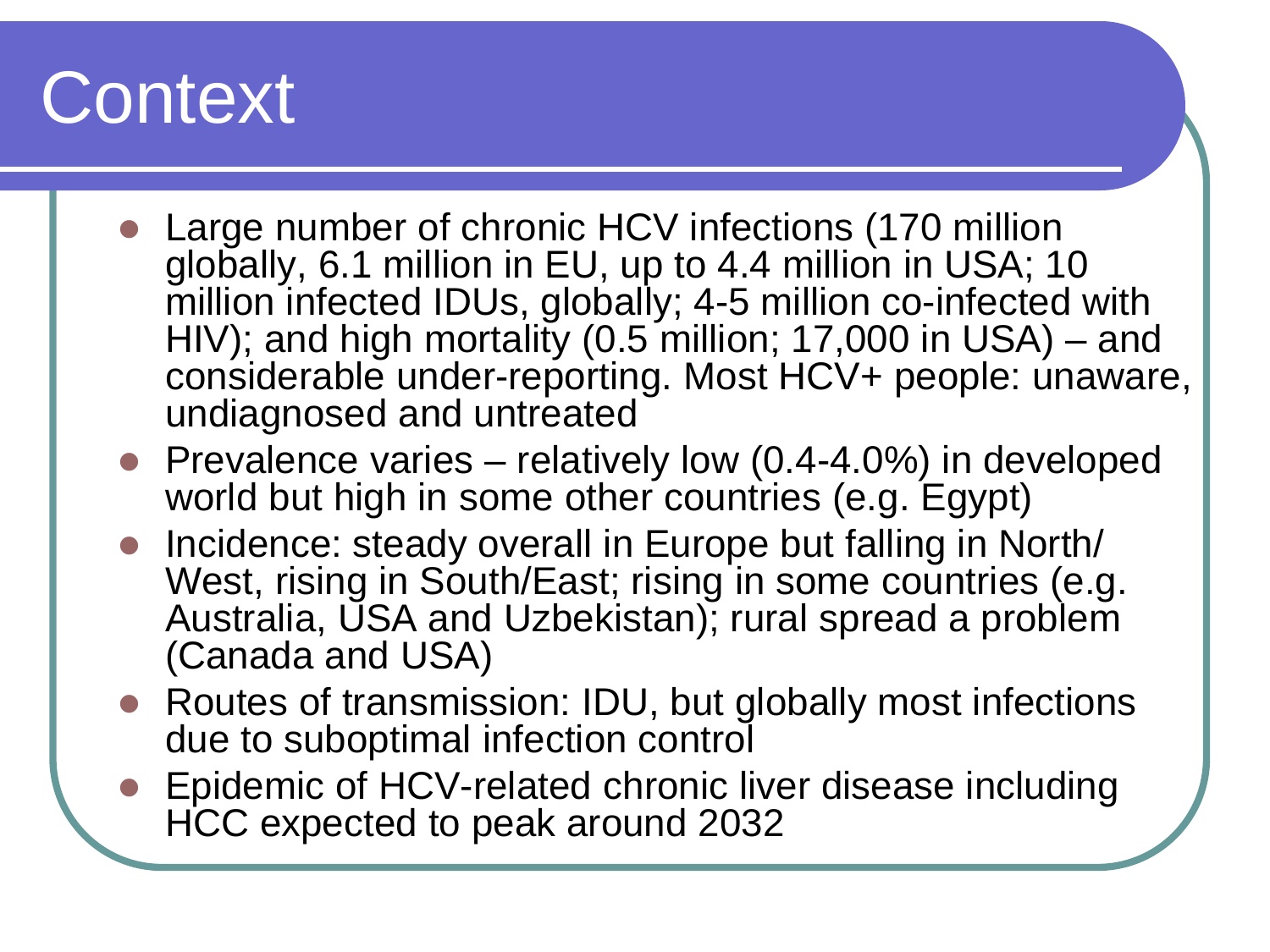## Clinical aspects

- HCV a silent killer
- Chronic HCV infection can lead to no clinical disease, mild disease, or severe liver disease including hepatocellular carcinoma and death
- Important cause of liver cancer, with rapidly rising rates
- Disease is often diagnosed late, with consequential high costs of treatment and increased admissions to hospital
- Liver biopsy can be replaced by non-invasive methods (such as Fibroscan)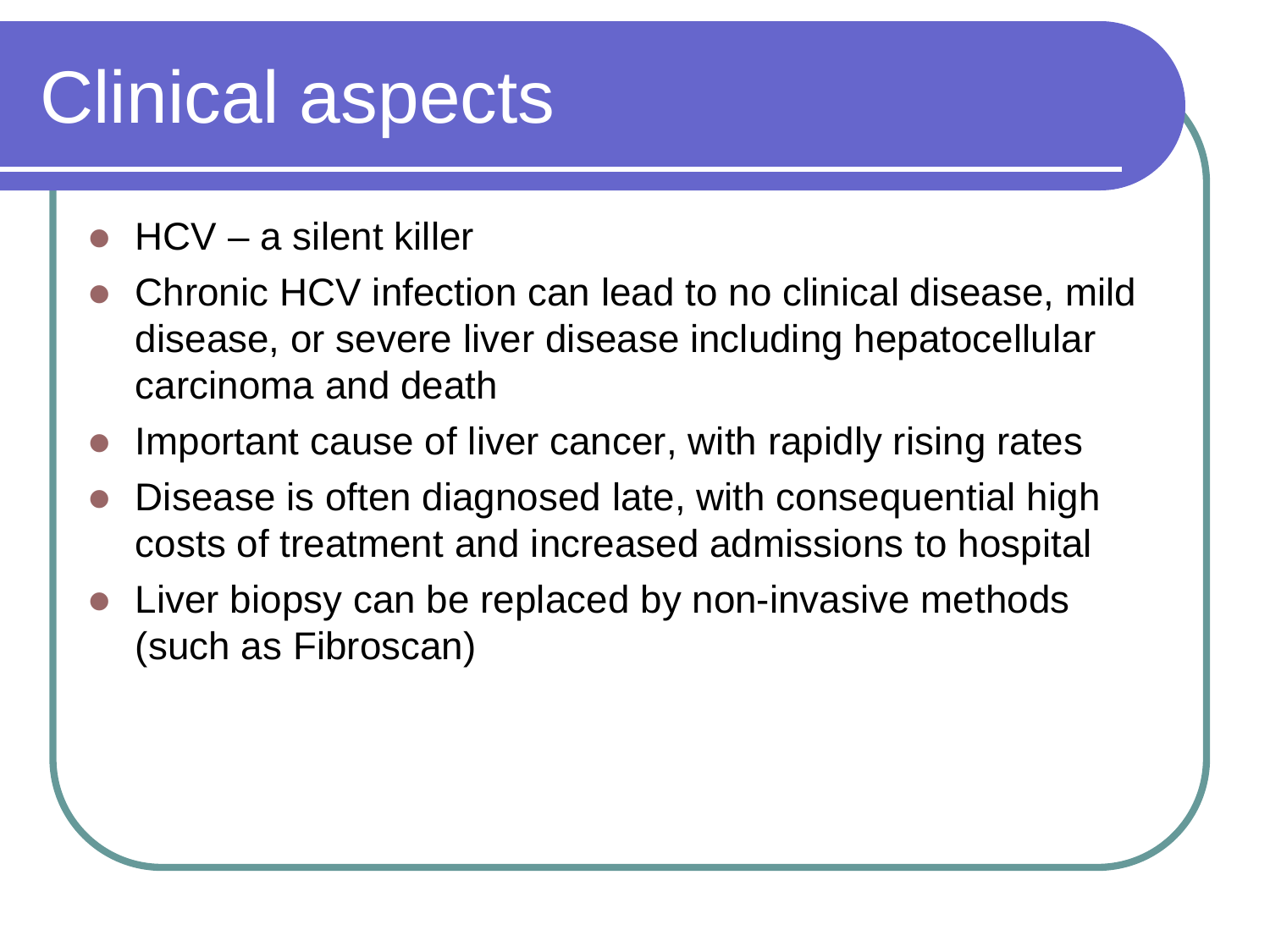# Therapeutic issues

- Diagnosis of HCV without offering treatment to those who need it is not in line with principles of screening but can offer patients power to decide
- Strategies for treatment treat to prevent transmission and disease, treat all HCV+ or select patients?
- Careful selection of patients needed together with monitoring (and associated tests, e.g. for viral load)
- Treatment regimens are complex, with different approaches for naïve subjects, relapsers, and partial and non-responders, for different viral genotype and degree of fibrosis
- Toxicity still an issue with current regimens but expected to be significantly lower with next generation of drugs
- PegIFN/ribavirin may remain the standard of care in countries with limited resources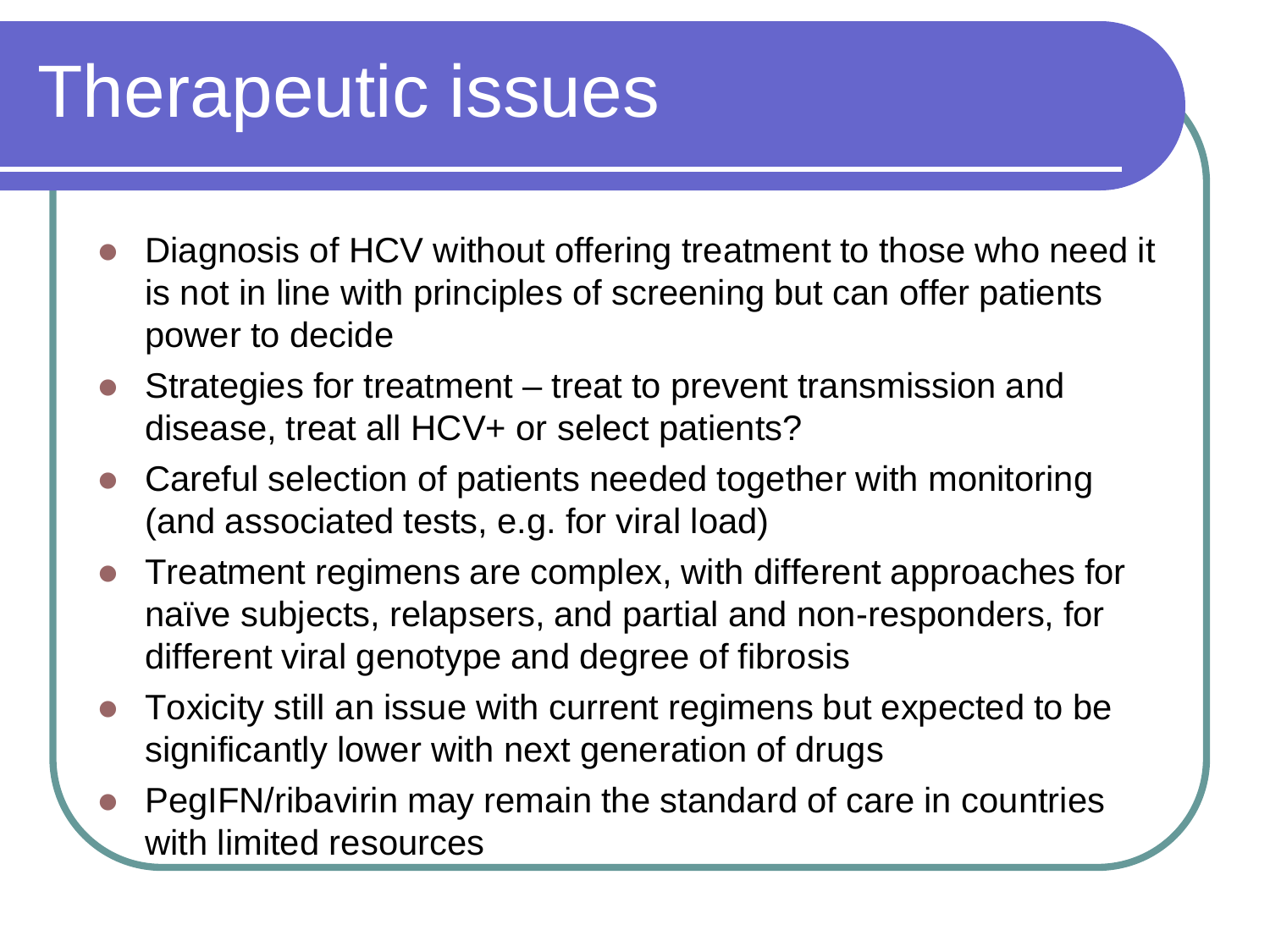## Therapeutic issues

- Treatment rates still very low, with constraints of eligibility, non-compliance and drop out; competence and capacity
- Recognition of treatment as prevention
- Many patients refuse treatment reasons include side effects, work/family implications, and wanting to await arrival of newer treatments
- Few specialists and not all gastroenterologists or infectious disease experts willing or able to treat hepatitis C; some treating physicians withdrawing because of increasing complexities of treatment
- Need for education of physicians, nurses and patients
- EASL project for centralized European database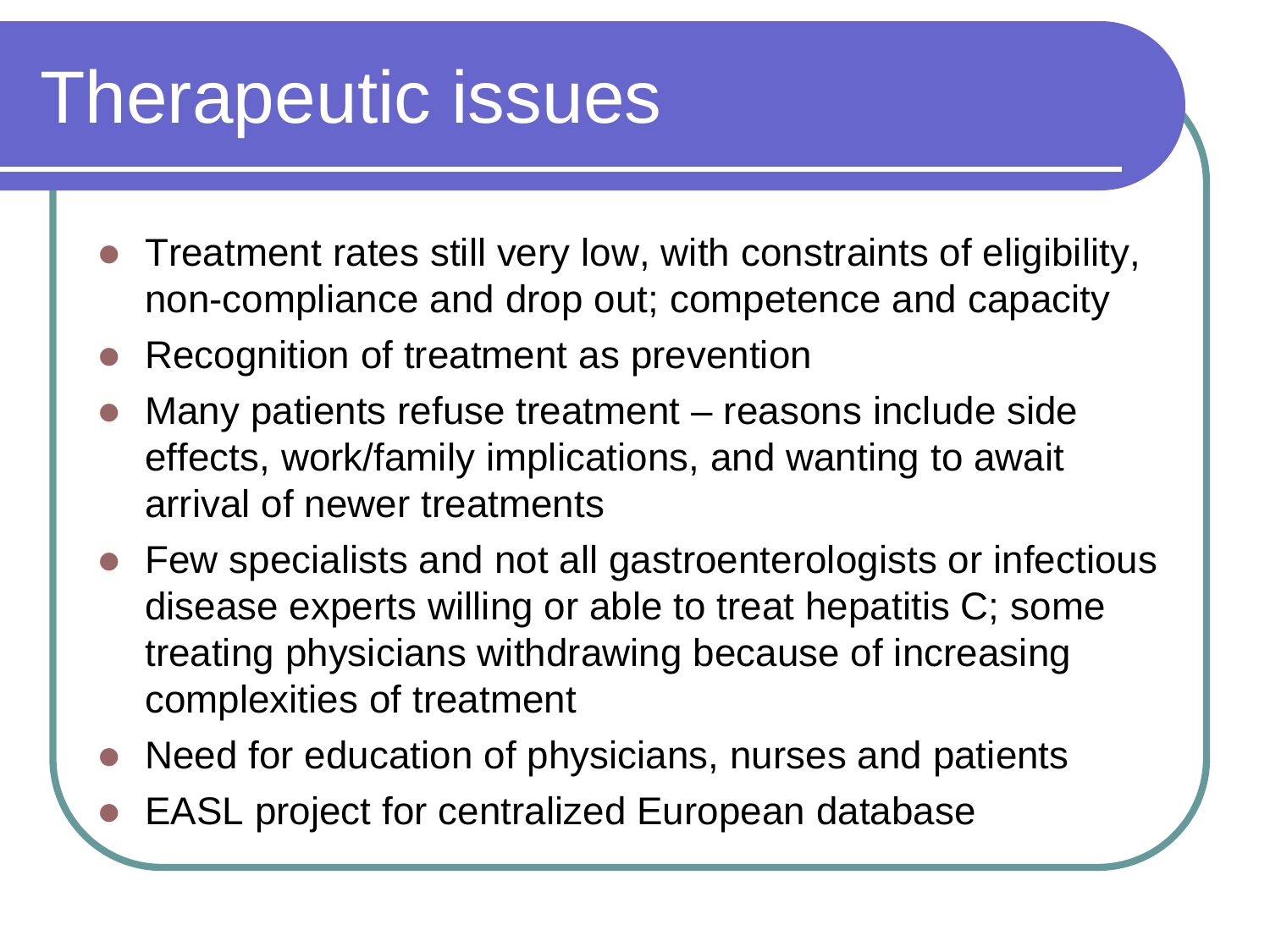# Changing therapeutic landscape

- Steady improvements in SVR with combination therapy modelling indicates impact of treatment in terms of predicted deaths averted (up to 400,000 in USA as a result of screening the 1945-65 birth cohort if all infected subjects are treated)
- Introduction of direct acting agents improving benefits of treatment; new treatments recently licensed – better cure rates but still serious side effects
- Success rates with current therapies vary with genotype (up to 90% for GT2 but progressively lower for GT3, 1b and 1a)
- New safe, highly effective therapies will be available within weeks; algorithms for new treatment being developed
- Many more antiviral agents in pipeline (different classes with different mechanisms of action) – rapid progress, revolutionizing treatment and breaking down barriers to treatment
- All-oral, IFN-free treatment regimens can dramatic increase in number of patients treated (including IDUs) is imminent, but issues of cost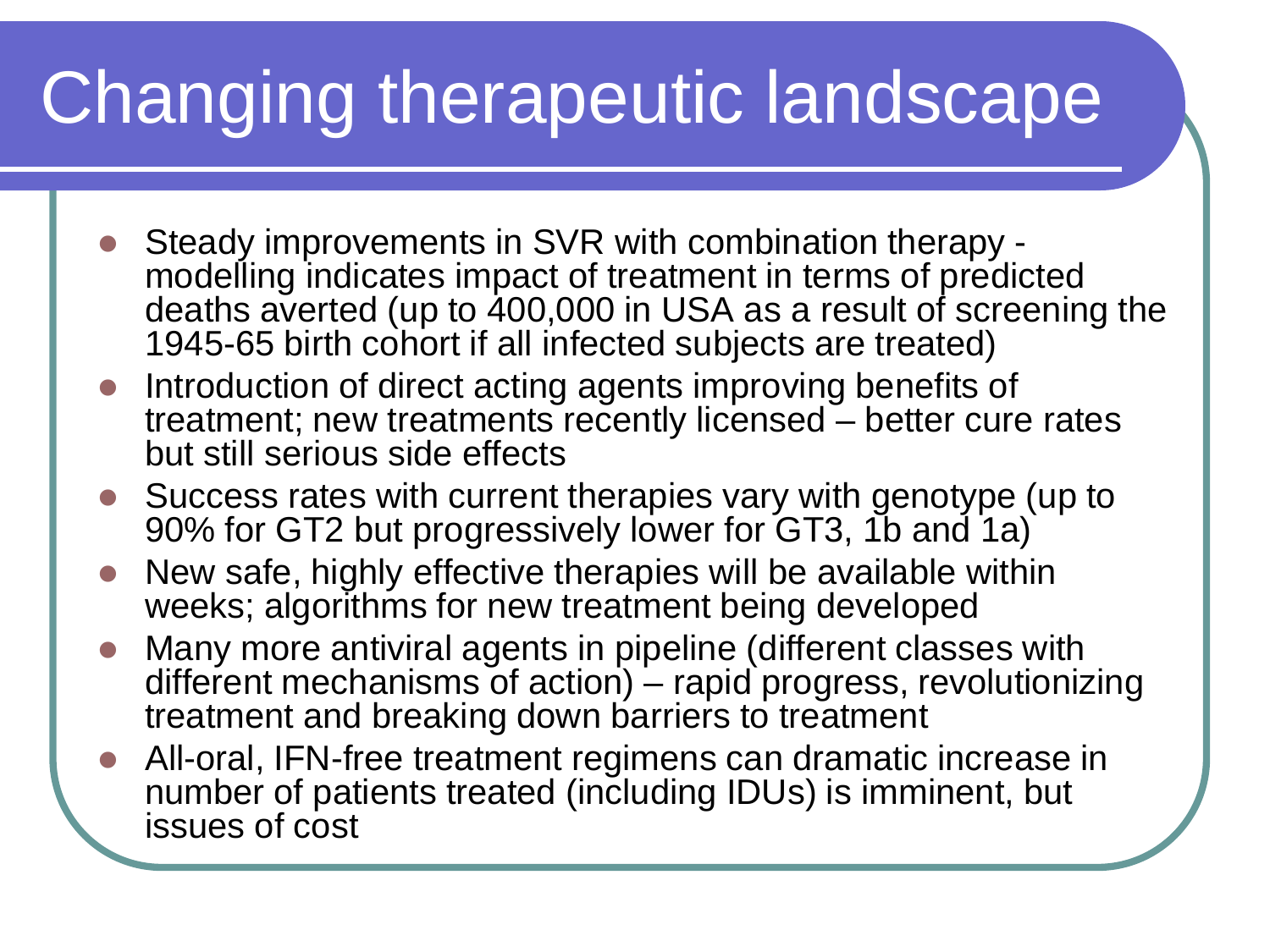#### Treatment – price and costs

- Price of treatment a contentious issue likely to be high (around US\$ 80,000) for the next few years and will be a major barrier in many countries
- Reimbursement covered by the State or private health insurance in some countries; lack in other countries means that new treatments will be unavailable
- Support must be provided to countries to scale up HCV testing and treatment
- Comparison of prices a useful approach for countries before negotiations on purchases - other approaches include national procurement, tiered-pricing or rebates
- Urgent need to explore innovative funding mechanisms to ensure equitable access, including analyses of success factors that enabled the creation of some existing models (e.g. Global Fund to Fight AIDS, Tuberculosis and Malaria, the GAVI Alliance, UNITAID)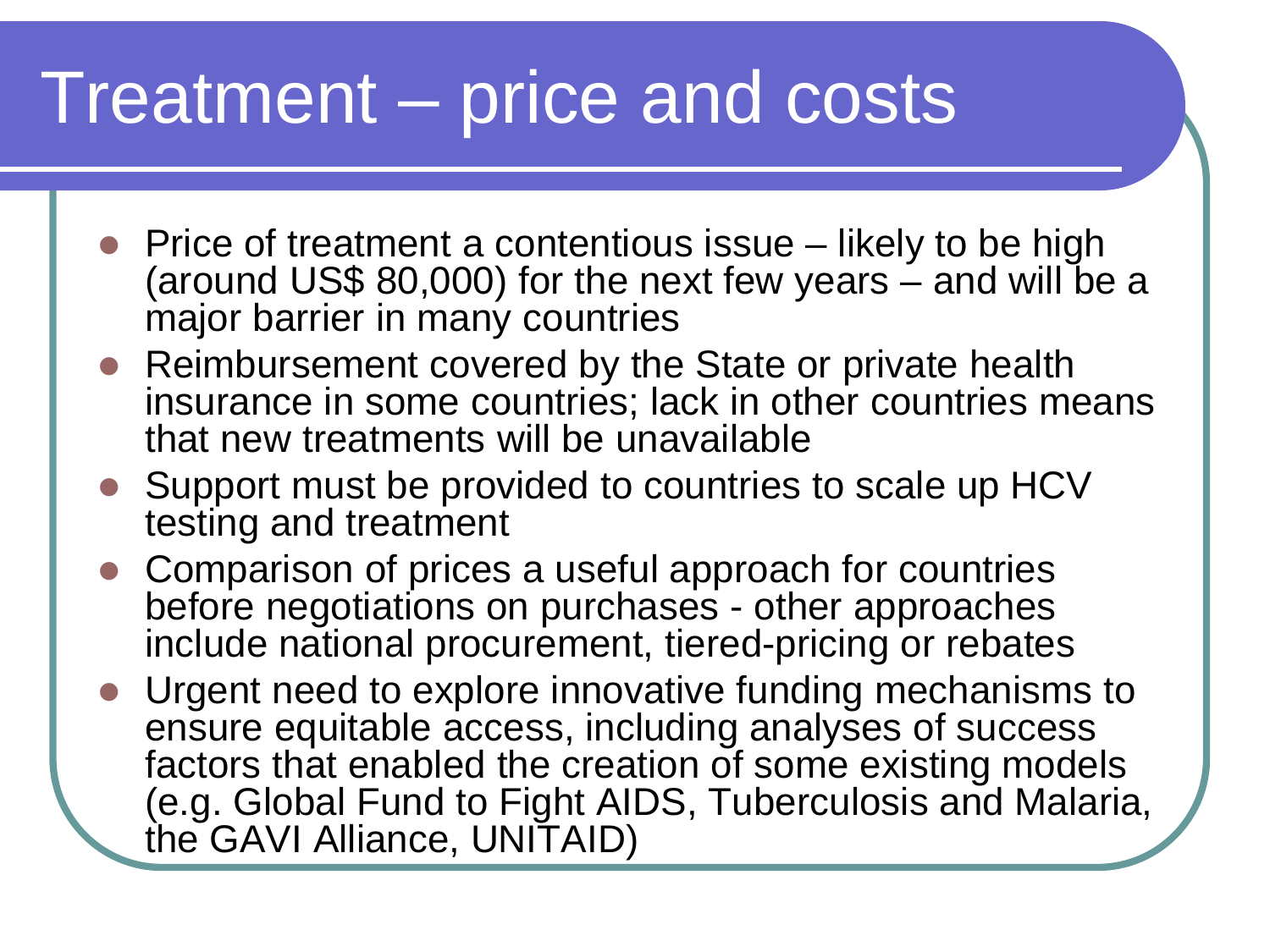#### Treatment guidelines

- EASL due to update Clinical Practice Guidelines in January 2014
- WHO to issue guidelines on screening, care and treatment of hepatitis C virus infection in April 2014
- Other national and international guidelines exist or are imminent: ECDC/EMCDDA, EU HepScreen 2014, American Association for the Study of Liver Disease, Infectious Diseases Society of America, EU Hep Frame (due 2015), treatment guidelines in the Netherlands (including protease inhibitors and uniquely containing management of side effects), and Swedish guidelines (the 2011 edition is being replaced in 2014)
- All guidelines will need updating imminently in the light of introduction of interferon-free protocols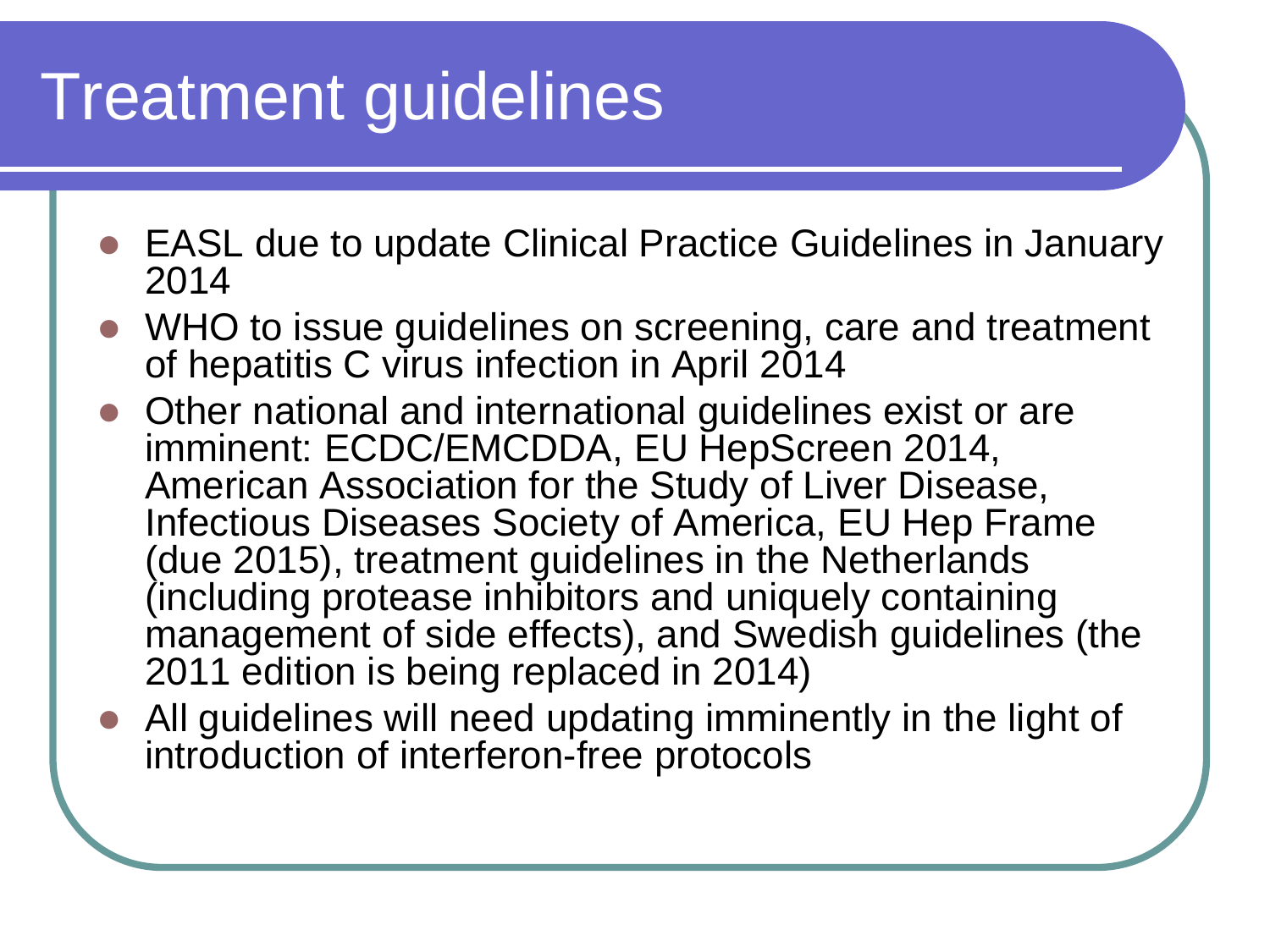# Testing/screening

- Clear benefits of screening and treating
- What testing protocol to follow immunoassay followed by nucleic acid tests (NAT) or simultaneous testing?
- Debate on the introduction of rapid low-cost tests for monitoring response to therapy and the importance of follow-up of viral load throughout treatment course
- Do all countries have resources for testing?
- US birth cohort approach (with cost covered by health insurance) unique, well accepted (with legislative mandate in some states) and beginning to produce results; questions regarding follow-up and monitoring - potential for expanding approach to other countries
- Cost-effectiveness is equivalent to that of other screening programmes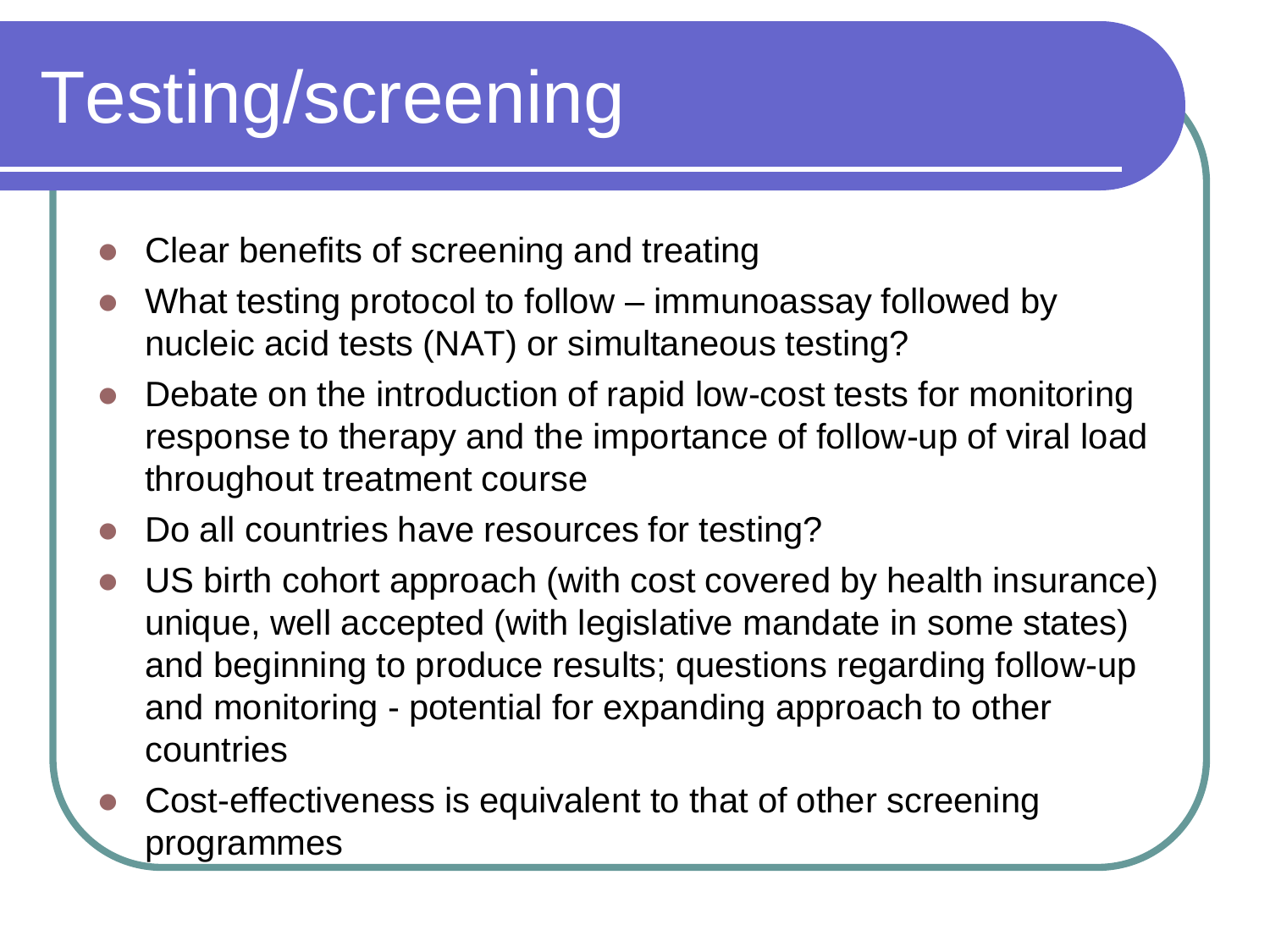# Testing/screening

- Guidance for testing IDUs clear, but most other guidance is exhortational rather than directive – need for "real" guidance; a list of high-risk groups does not constitute a screening programme
- Cost of testing insignificant compared with that of treatment
- Need for better performance data on screening initiatives
- Cost-effectiveness of testing insensitive to testing costs and prevalence, and more sensitive to treatment costs and low rates of treatment take up
- New technologies for testing can expand access to treatment – examples include rapid point of access testing (affordability in developing countries?) and use of dry blood spot sampling established; could be extended to newborns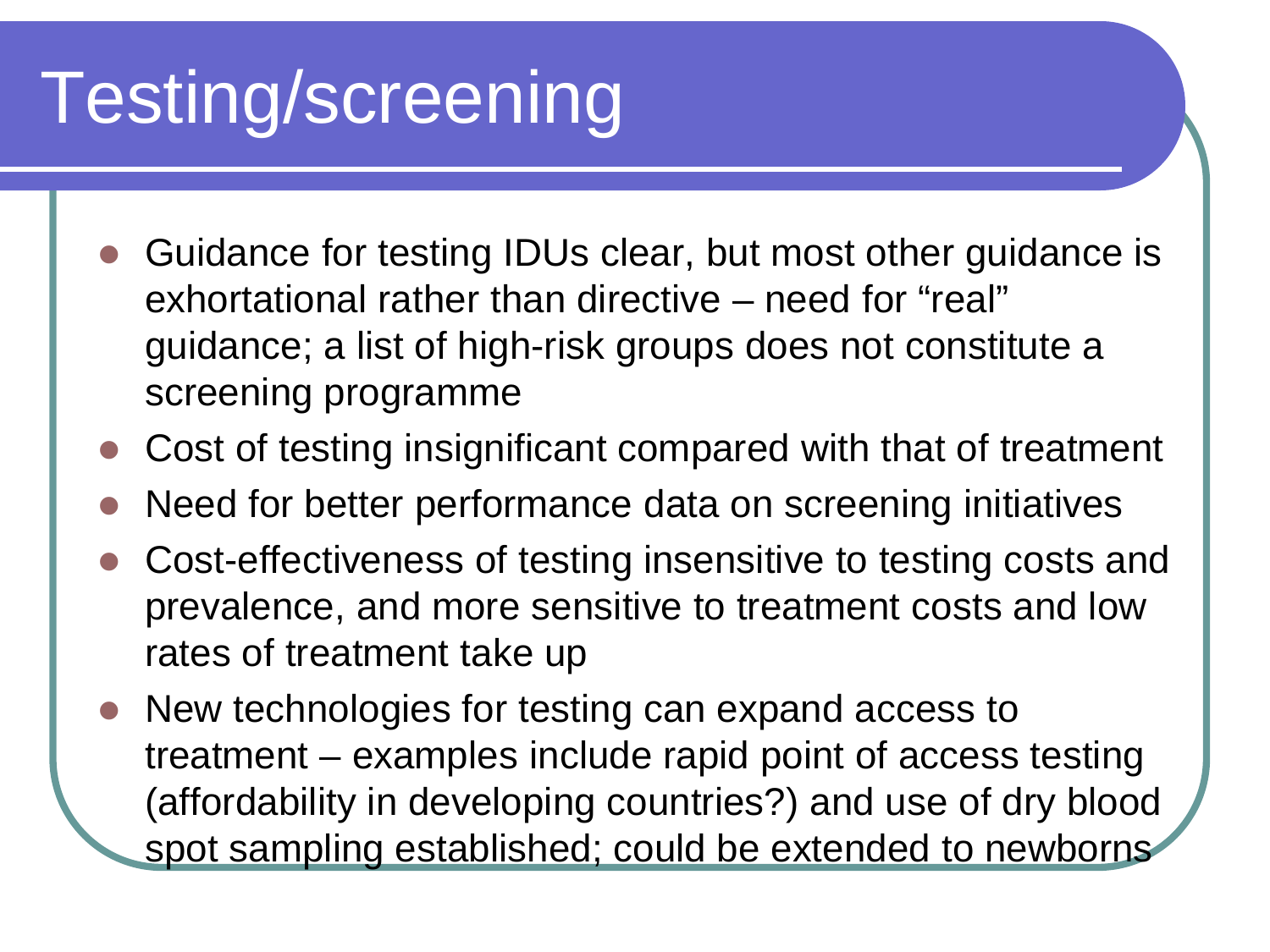#### Country experiences

- Croatia political will (Parliament's resolution on viral hepatitis) exists, consensus conference held and the costs of protease inhibitors reimbursed
- Netherlands higher rates of HCV infection in firstgeneration migrants from endemic countries, multiple genotypes circulating, national viral hepatitis programme, national guidelines and clinical trials underway
- Sweden guidelines include treatment of infection with different genotypes and treatment of children; for many patients treatment is being deferred until the arrival of new treatments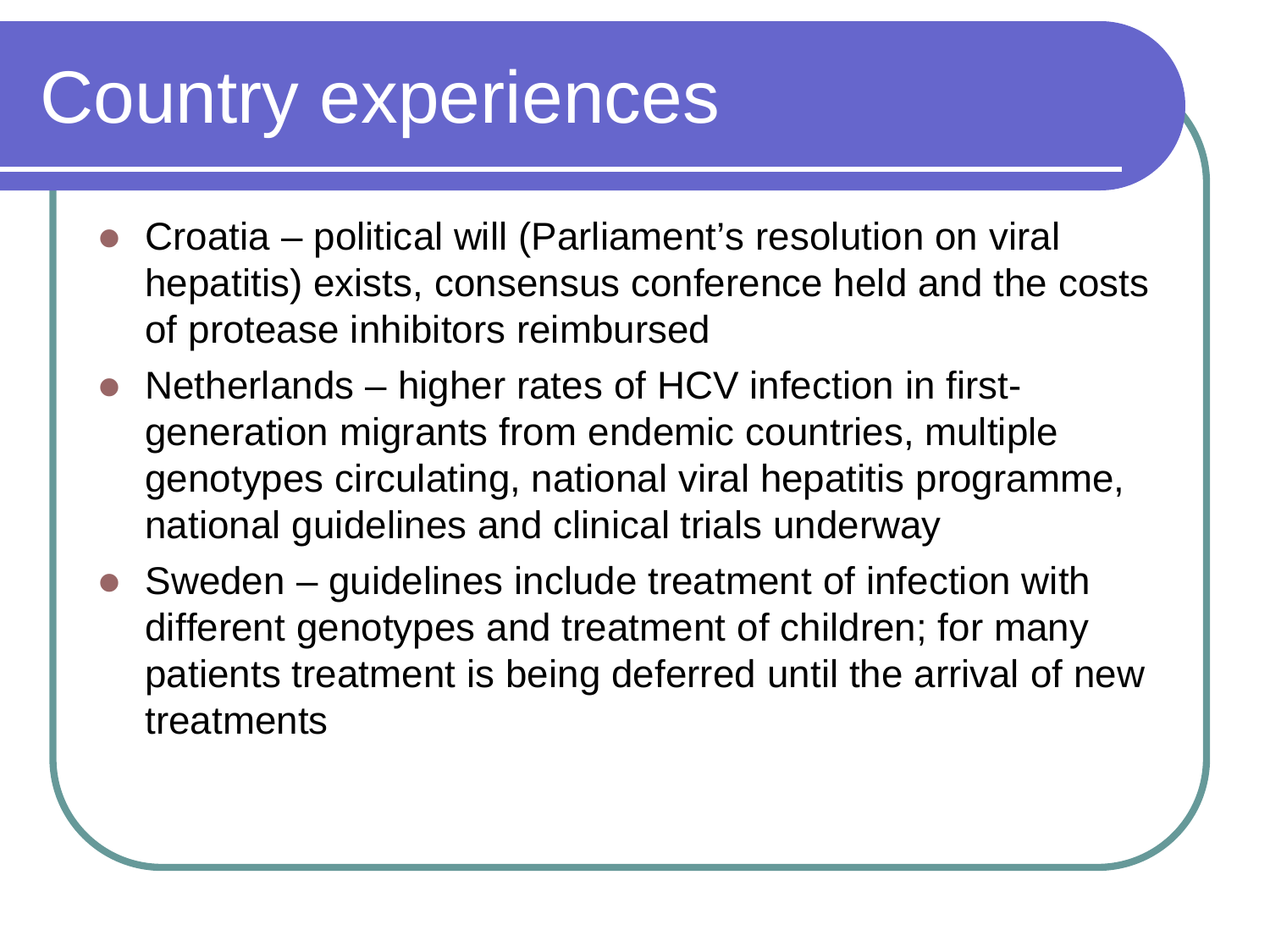### Country experiences

- Balkan and Mediterranean countries changing epidemiology; major population infected comprises migrants; societal factors include legacy of war, civil unrest, and displacement; lack of recognition of viral hepatitis as a public health problem; stakeholders include WHO and EU; 2012 summit conference issued a call for action covering among other things surveillance, case detection, counselling and testing, and access to treatment
- France and Germany governments can afford to pay for treatment, but disparities within Europe about willingness and ability to pay
- Many countries report substantial prevalence rates in migrants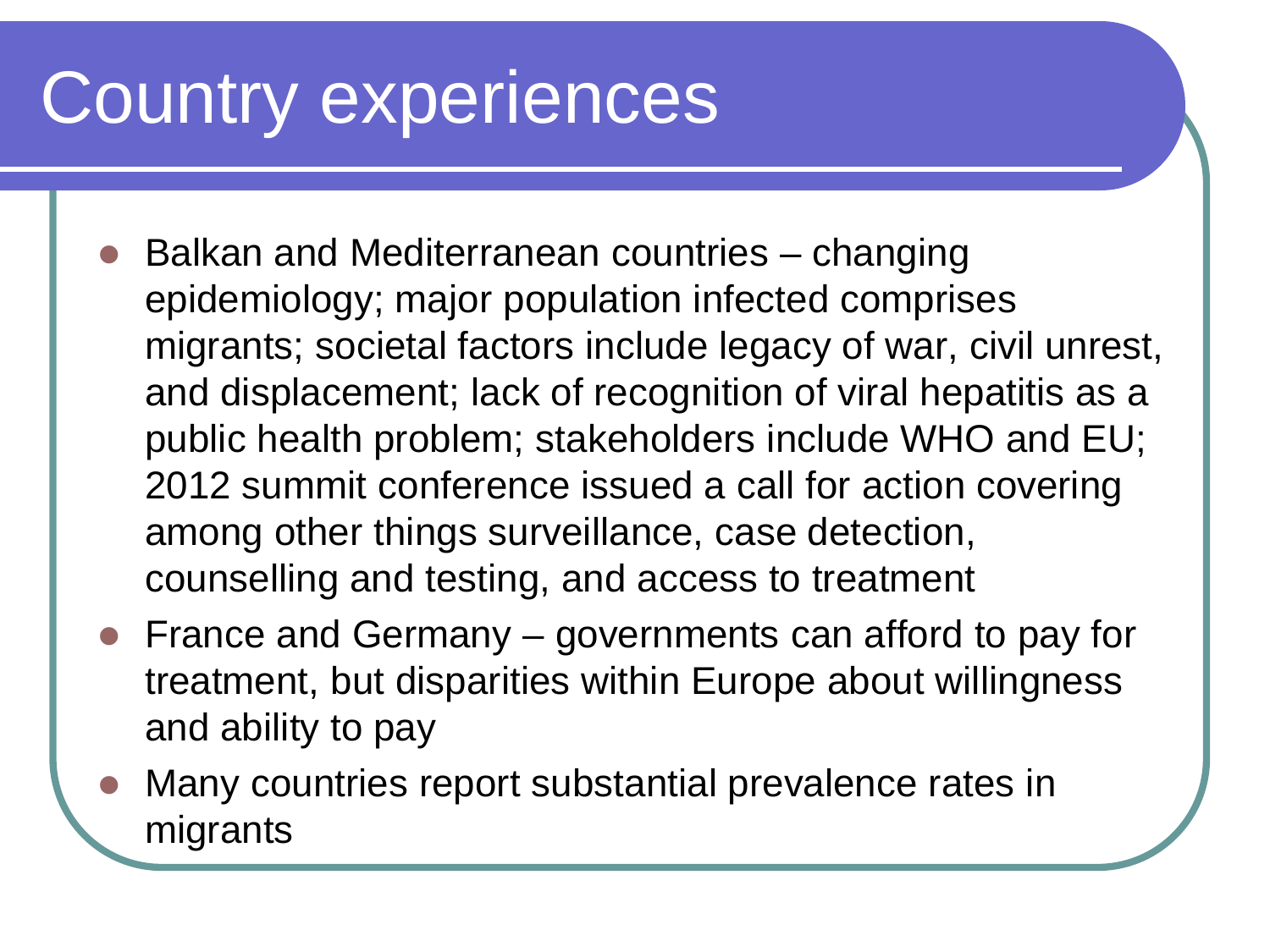#### Prevention

Recognition of treatment as prevention

#### *Vaccines*

- Candidate vaccines exist and small clinical trials have begun
- But little prospect of success or commercial interest
- Obstacles to development include: very high viral mutation rate and genetic diversity of HCV; neutralizing antibodies ineffective; humoral responses; and lack of animal model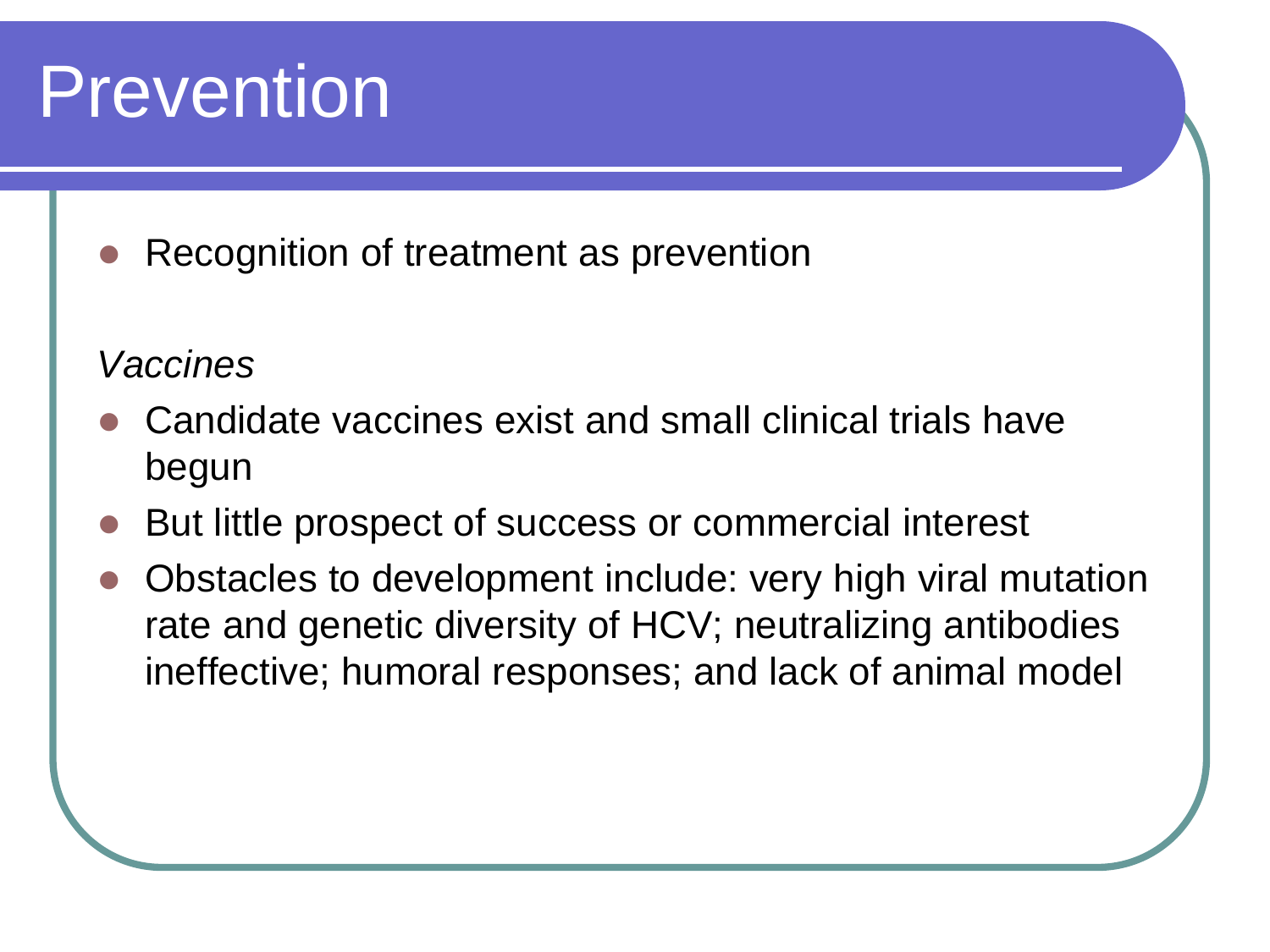#### Barriers to treatment

- Barriers seen at all steps of care and at all levels: health system, providers, patients and pharmaceutical industry
- Underserved populations little or no access to testing, assessment or treatment
- Solutions from decriminalization of drug use to public awareness and education (including physicians), and provision of need-adapted care systems
- Brain-storming workshops at meeting identified barriers, some solutions and potential actors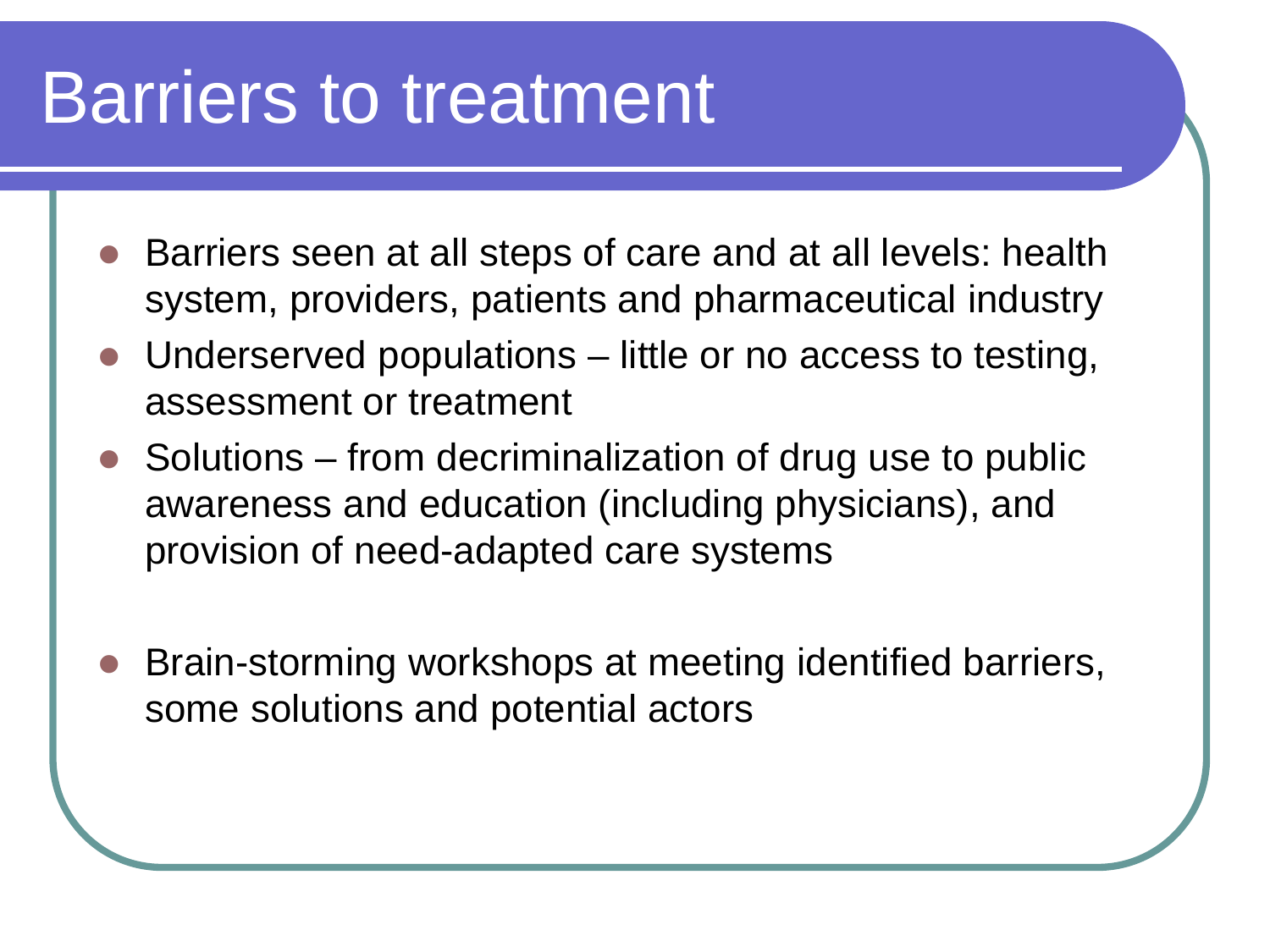#### Matters for consideration

- How to raise awareness about hepatitis C as a global health problem and create and maintain greater political will and commitment? Experience from HIV/AIDS: value of cost-effectiveness data for shaping policy on expanding access to care and treatment (create investment cases?)
- How to generate more and better data, including burden of disease and health economic studies (cost- effectiveness of treatment and screening)?
- Other experiences from HIV/AIDS treatment as prevention, expanding access
- How to tackle infections related to health care? -<br>action plans (France and Scotland) referred to blood supply issues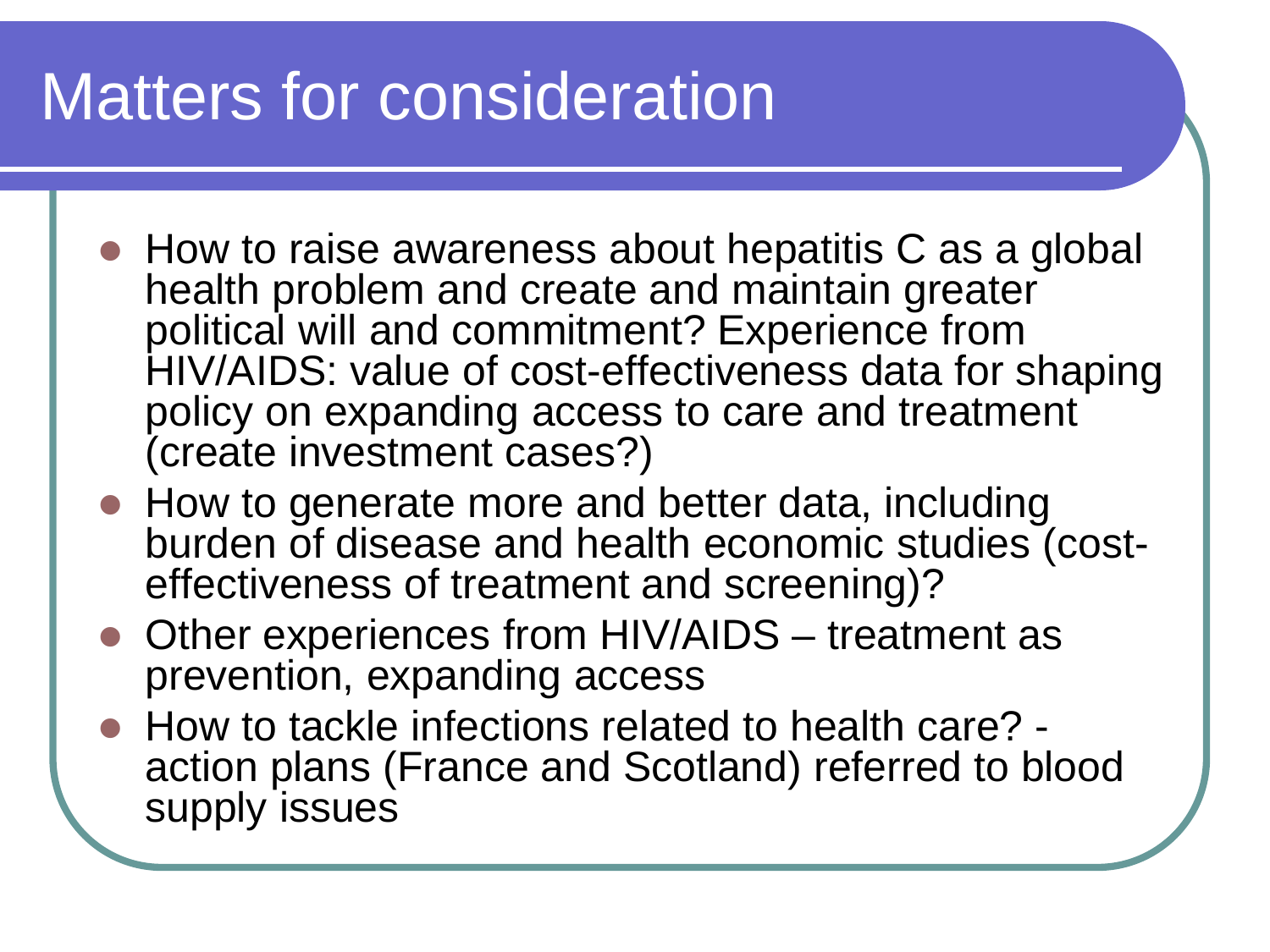## Matters for consideration - contd

- **Injecting drug users: successful national action plan** but other actions could include decriminalizing injecting drug use
- How to develop screening recommendations that destigmatize hepatitis C
- How to overcome (urgently) major barriers at all levels: lack of awareness, poor knowledge and inadequate education? Need for accurate information and for consensus within the medical community
- Data on severe disease outcomes not available
- Need to improve interventions to prevent transmission particularly among PWID
- Explore further the potential of combined interventions
	- harm reduction and antiviral treatment for IDUs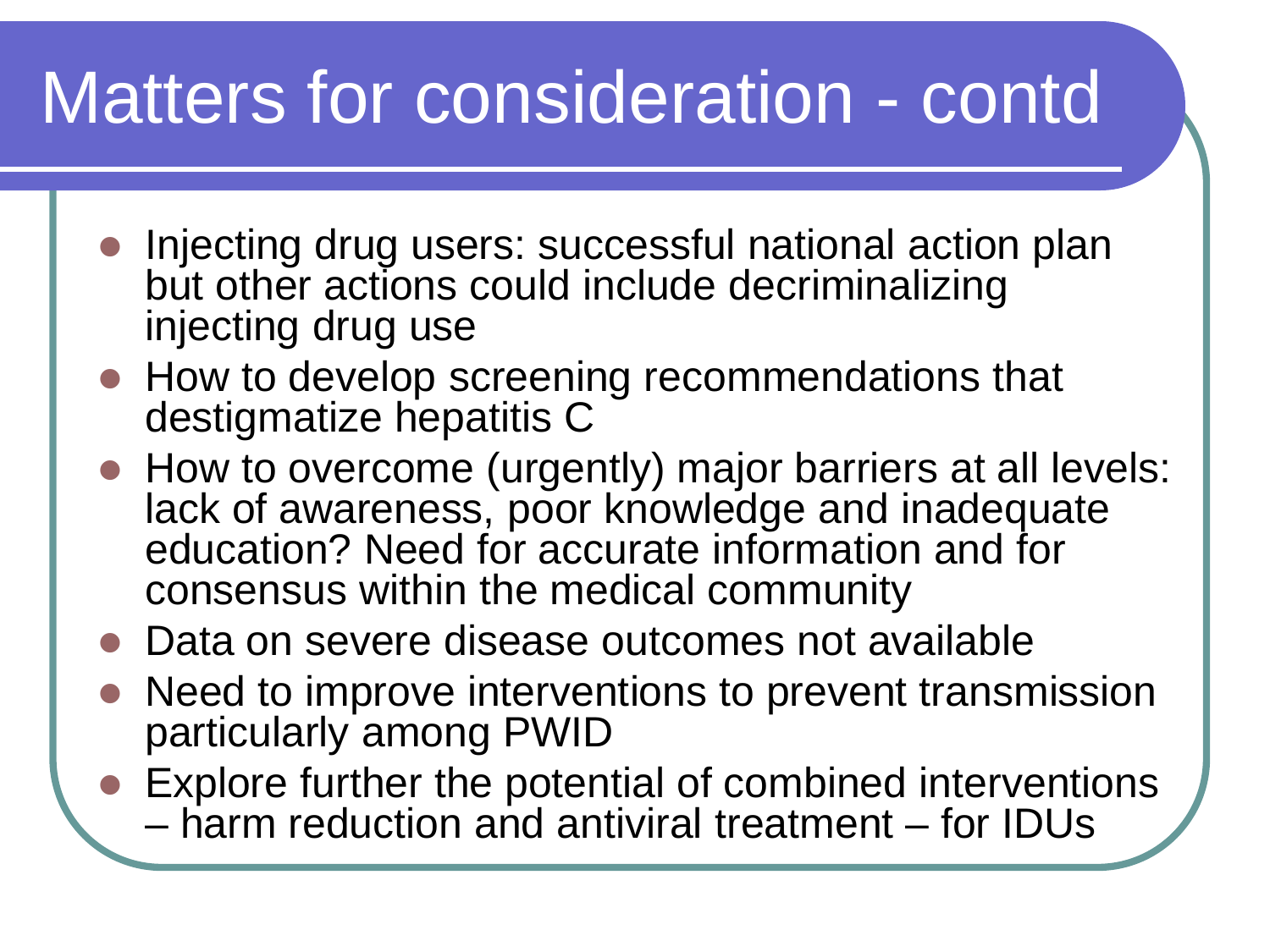#### Matters for consideration - contd

- What policy should be adopted for those diagnosed with HCV infection but without access to treatment?
- How can we apply the new treatments to lower the barriers to treatment? The complexity of treatment provides uncertainties for care providers (and patients) and postponement or deferral of treatment (a phenomenon reported in several countries)
- Need for education and training, sharing of best practices, monitoring and evaluation, networks and partnerships between public health experts and policy-makers, clinicians, funders, doctors and patients
- Some high-level of support and interest (e.g. ECDC, DG Sanco, EU's Seventh Framework Programme for Research (€6 billion, including allocations for viral hepatitis and Balkan and Mediterranean countries); how to raise priority in other relevant agencies or bodies?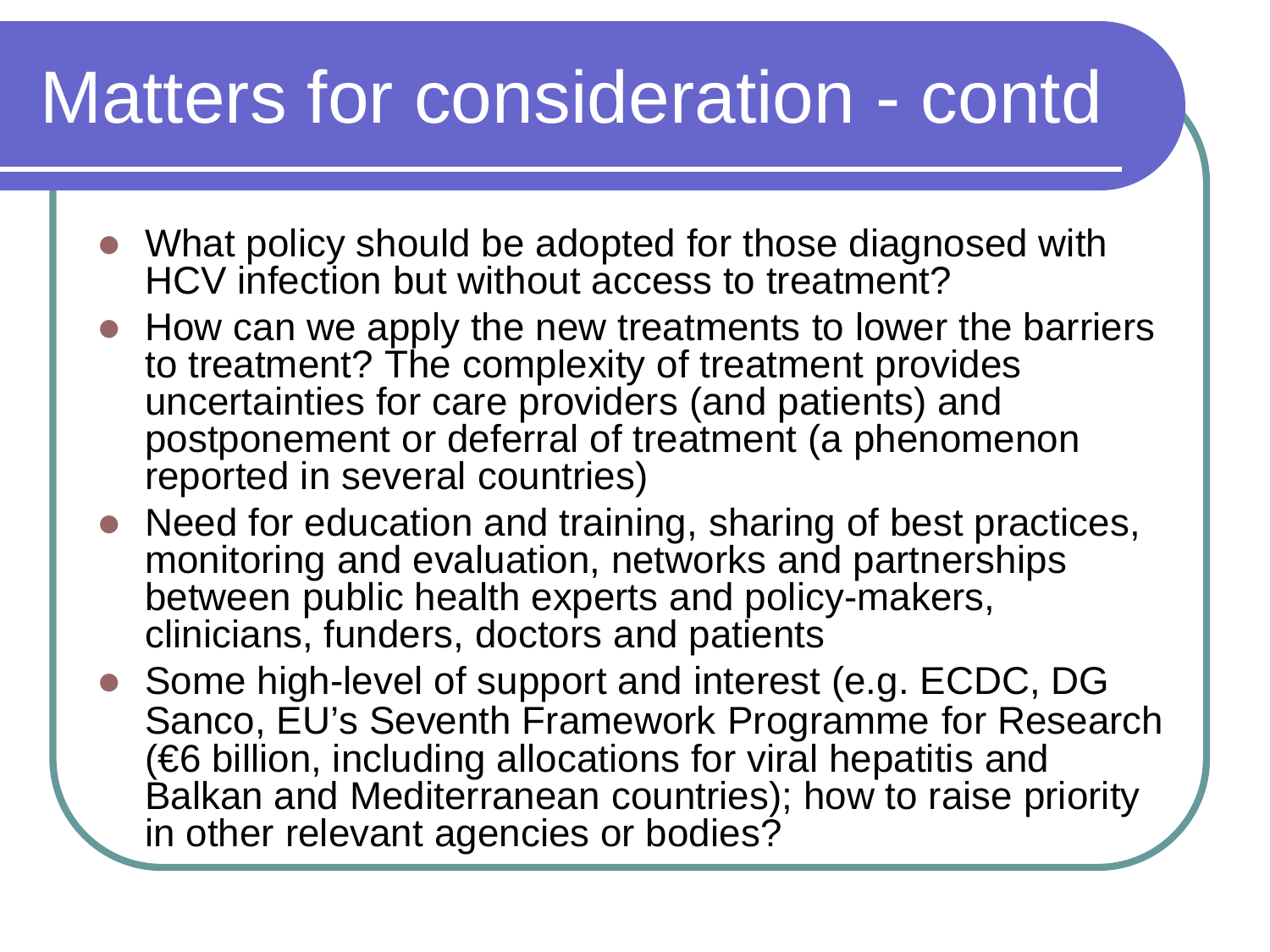#### Matters for consideration – cont'd

- How will guidelines be updated? at present they are rapidly becoming obsolescent
- What are factors of success? some have been identified, e.g. good data, patient representation, contributions from the pharmaceutical industry, increasing access (project ECHO)
- Need for more work on nosocomial infections and improvements in infection control
- New drugs hold great promise for improving benefits and reducing adverse effects of current treatment
- Stigmatization is a real problem and its drivers need to be better understood; health care workers, especially in primary health care, need training to counter it
- Recognition of HCV as a carcinogenic virus might help destigmatize HCV infection